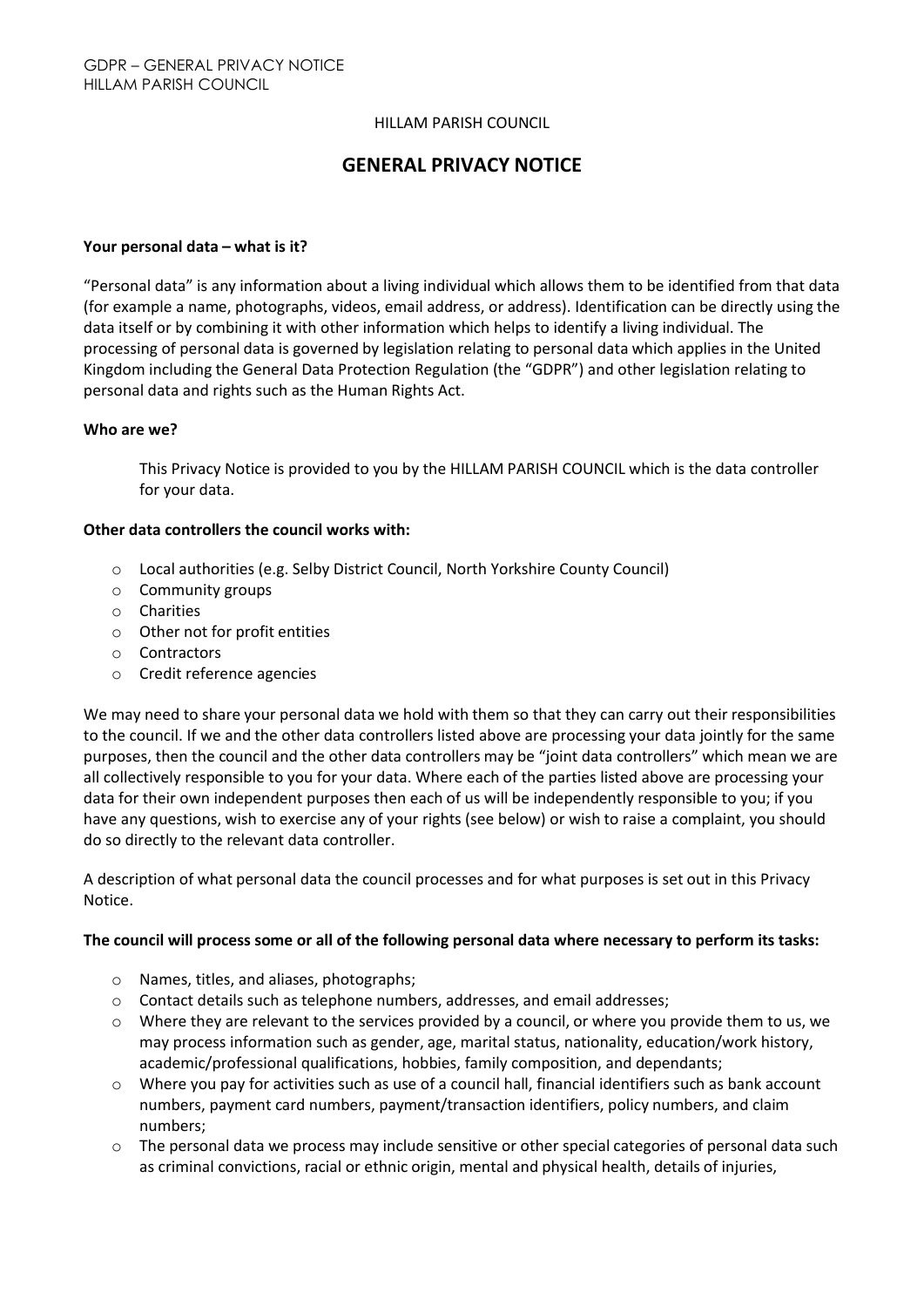medication/treatment received, political beliefs, trade union affiliation, genetic data, biometric data, data concerning sexual life and/or orientation.

### How we use sensitive personal data

- o We may process sensitive personal data including, as appropriate:
	- information about your physical or mental health or condition in order to monitor sick leave and take decisions on your fitness for work;
	- your racial or ethnic origin or religious or similar information in order to monitor compliance with equal opportunities legislation;
	- in order to comply with legal requirements and obligations to third parties.
- $\circ$  These types of data are described in the GDPR as "Special categories of data" and require higher levels of protection. We need to have further justification for collecting, storing and using this type of personal data.
- $\circ$  We may process special categories of personal data in the following circumstances:
	- In limited circumstances, with your explicit written consent.
	- Where we need to carry out our legal obligations.
	- Where it is needed in the public interest.
- o Less commonly, we may process this type of personal data where it is needed in relation to legal claims or where it is needed to protect your interests (or someone else's interests) and you are not capable of giving your consent, or where you have already made the information public.

## Do we need your consent to process your sensitive personal data?

In limited circumstances, we may approach you for your written consent to allow us to process certain sensitive personal data. If we do so, we will provide you with full details of the personal data that we would like and the reason we need it, so that you can carefully consider whether you wish to consent.

# The council will comply with data protection law. This says that the personal data we hold about you must be:

- o Used lawfully, fairly and in a transparent way.
- o Collected only for valid purposes that we have clearly explained to you and not used in any way that is incompatible with those purposes.
- $\circ$  Relevant to the purposes we have told you about and limited only to those purposes.
- o Accurate and kept up to date.
- o Kept only as long as necessary for the purposes we have told you about.
- $\circ$  Kept and destroyed securely including ensuring that appropriate technical and security measures are in place to protect your personal data to protect personal data from loss, misuse, unauthorised access and disclosure.

### We use your personal data for some or all of the following purposes:

- $\circ$  To deliver public services including to understand your needs to provide the services that you request and to understand what we can do for you and inform you of other relevant services;
- o To confirm your identity to provide some services;
- o To contact you by post, email, telephone or using social media (e.g., Facebook, Twitter, WhatsApp);
- $\circ$  To help us to build up a picture of how we are performing;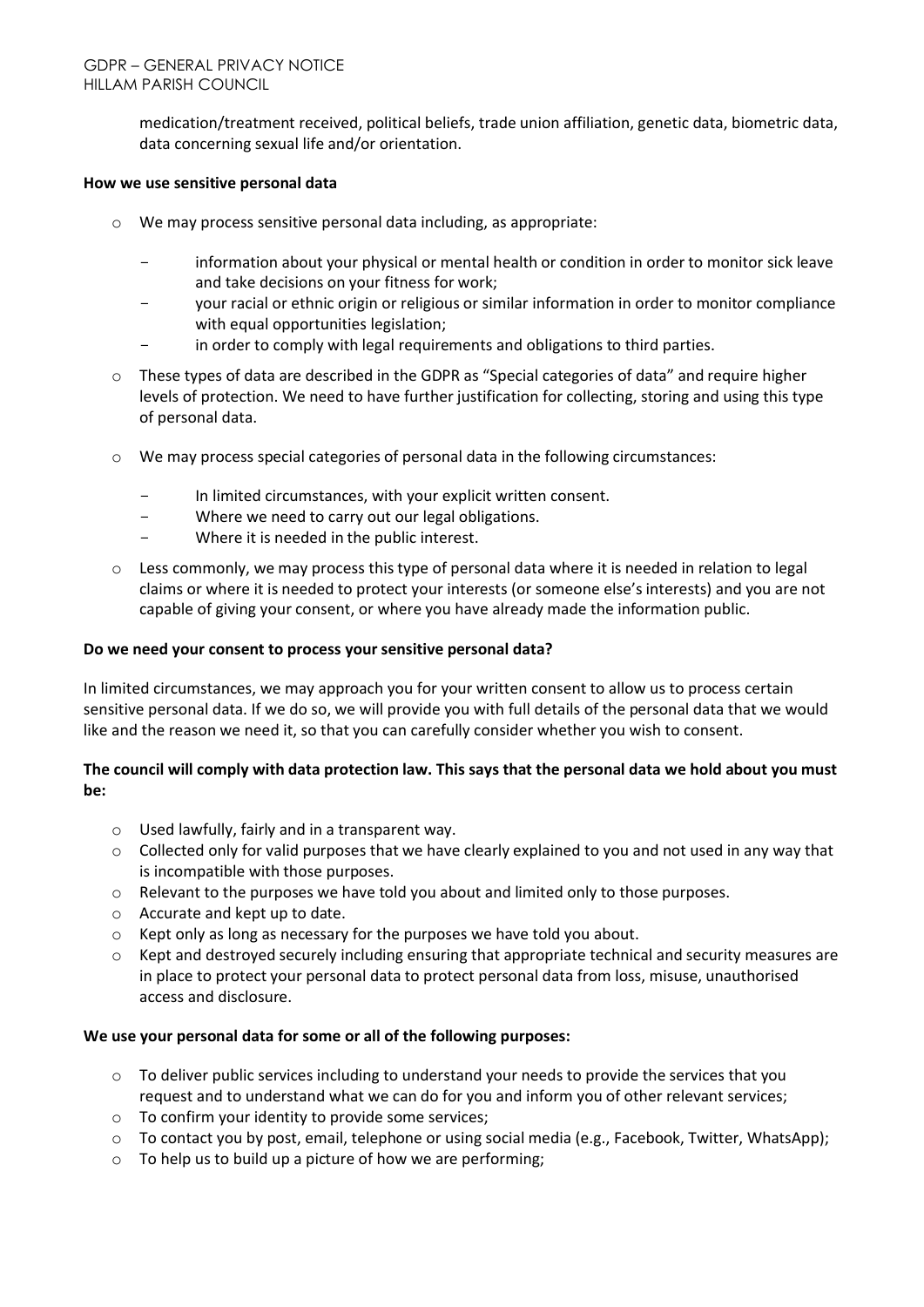- $\circ$  To prevent and detect fraud and corruption in the use of public funds and where necessary for the law enforcement functions;
- $\circ$  To enable us to meet all legal and statutory obligations and powers including any delegated functions;
- $\circ$  To carry out comprehensive safeguarding procedures (including due diligence and complaints handling) in accordance with best safeguarding practice from time to time with the aim of ensuring that all children and adults-at-risk are provided with safe environments and generally as necessary to protect individuals from harm or injury;
- o To promote the interests of the council;
- o To maintain our own accounts and records;
- o To seek your views, opinions or comments;
- o To notify you of changes to our facilities, services, events and staff, councillors and other role holders;
- $\circ$  To send you communications which you have requested and that may be of interest to you. These may include information about campaigns, appeals, other new projects or initiatives;
- o To process relevant financial transactions including grants and payments for goods and services supplied to the council
- o To allow the statistical analysis of data so we can plan the provision of services.

Our processing may also include the use of CCTV systems for the prevention and prosecution of crime.

## What is the legal basis for processing your personal data?

The Parish Council is a public authority and has certain powers and obligations. Most of your personal data is processed for compliance with a legal obligation which includes the discharge of the council's statutory functions and powers. Sometimes when exercising these powers or duties it is necessary to process personal data of residents or people using the council's services. We will always take into account your interests and rights. This Privacy Notice sets out your rights and the council's obligations to you.

We may process personal data if it is necessary for the performance of a contract with you, or to take steps to enter into a contract. An example of this would be processing your data in connection with the use of sports facilities, or the acceptance of an allotment garden tenancy

Sometimes the use of your personal data requires your consent. We will first obtain your consent to that use.

### Sharing your personal data

This section provides information about the third parties with whom the council may share your personal data. These third parties have an obligation to put in place appropriate security measures and will be responsible to you directly for the manner in which they process and protect your personal data. It is likely that we will need to share your data with some or all of the following (but only where necessary):

- o The data controllers listed above under the heading "Other data controllers the council works with";
- o Our agents, suppliers and contractors. For example, we may ask a commercial provider to publish or distribute newsletters on our behalf, or to maintain our database software;
- o On occasion, other local authorities or not for profit bodies with which we are carrying out joint ventures e.g. in relation to facilities or events for the community.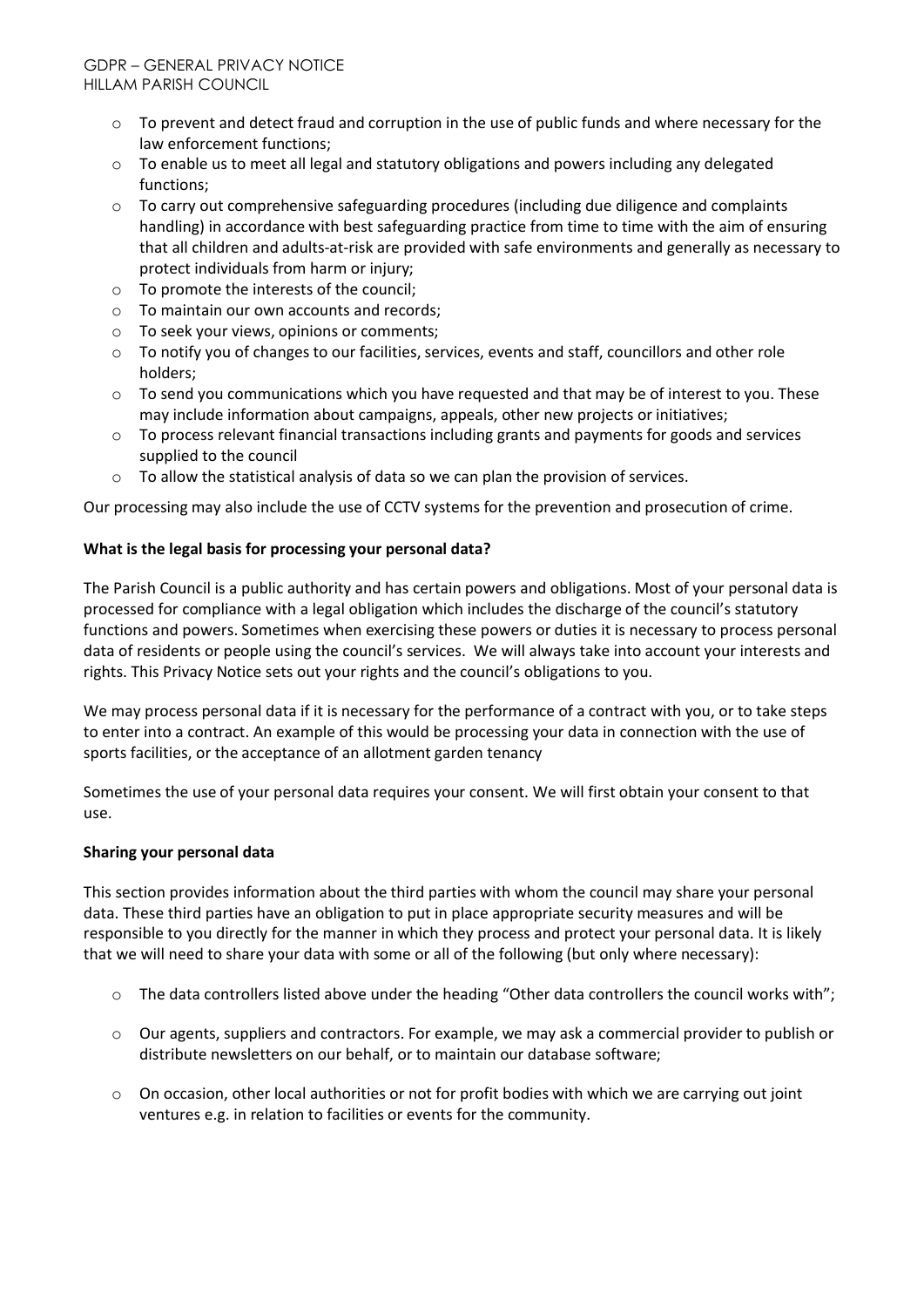## How long do we keep your personal data?

We will keep some records permanently if we are legally required to do so. We may keep some other records for an extended period of time. For example, it is currently best practice to keep financial records for a minimum period of 8 years to support HMRC audits or provide tax information. We may have legal obligations to retain some data in connection with our statutory obligations as a public authority. The council is permitted to retain data in order to defend or pursue claims. In some cases the law imposes a time limit for such claims (for example 3 years for personal injury claims or 6 years for contract claims). We will retain some personal data for this purpose as long as we believe it is necessary to be able to defend or pursue a claim. In general, we will endeavour to keep data only for as long as we need it. This means that we will delete it when it is no longer needed.

## Your rights and your personal data

You have the following rights with respect to your personal data:

When exercising any of the rights listed below, in order to process your request, we may need to verify your identity for your security. In such cases we will need you to respond with proof of your identity before you can exercise these rights.

# *1) The right to access personal data we hold on you*

- At any point you can contact us to request the personal data we hold on you as well as why we have that personal data, who has access to the personal data and where we obtained the personal data from. Once we have received your request we will respond within one month.
- There are no fees or charges for the first request but additional requests for the same personal data or requests which are manifestly unfounded or excessive may be subject to an administrative fee.

### *2) The right to correct and update the personal data we hold on you*

- If the data we hold on you is out of date, incomplete or incorrect, you can inform us and your data will be updated.

### *3) The right to have your personal data erased*

- If you feel that we should no longer be using your personal data or that we are unlawfully using your personal data, you can request that we erase the personal data we hold.
- When we receive your request we will confirm whether the personal data has been deleted or the reason why it cannot be deleted (for example because we need it for to comply with a legal obligation).

### *4) The right to object to processing of your personal data or to restrict it to certain purposes only*

- You have the right to request that we stop processing your personal data or ask us to restrict processing. Upon receiving the request we will contact you and let you know if we are able to comply or if we have a legal obligation to continue to process your data.

# *5) The right to data portability*

- You have the right to request that we transfer some of your data to another controller. We will comply with your request, where it is feasible to do so, within one month of receiving your request.
- *6) The right to withdraw your consent to the processing at any time for any processing of data to which consent was obtained*
	- You can withdraw your consent easily by telephone, email, or by post (see Contact Details below).
- *7) The right to lodge a complaint with the Information Commissioner's Office.*